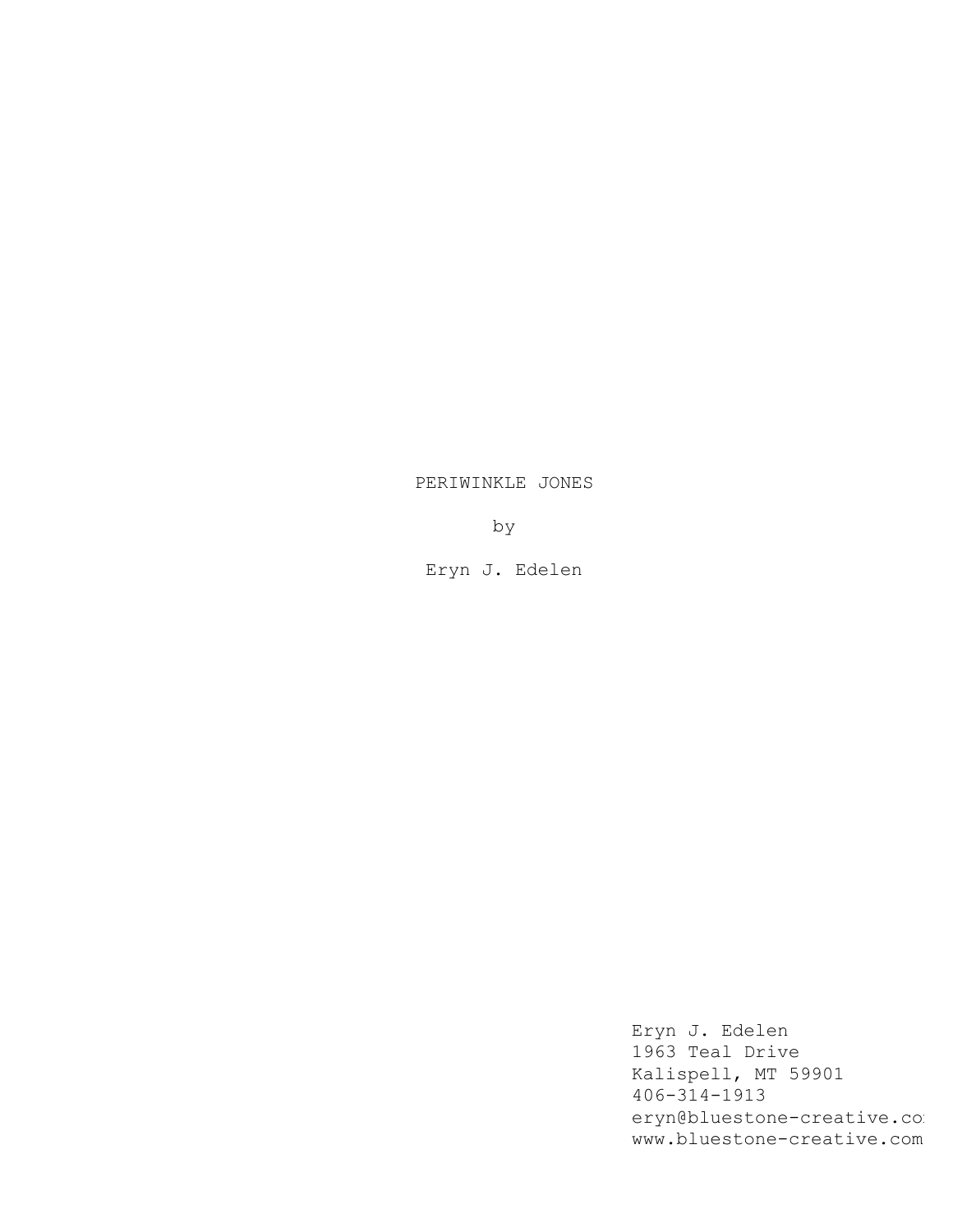INT. STUDY - DAY

Filtered light shines through windows that haven't been cleaned in a very long time. Built-in bookcases with dusty books. Vintage furniture and room design.

PERIWINKLE JONES (40's) sits in a worn chair by one window with spotless glass that looks out to a sidewalk and quaint city street with mature trees.

Periwinkle's of medium build with nice hands but his bulgy eyes, severe underbite and odd bone structure render him quite possibly the ugliest man you've ever seen.

He sits with steaming mug, reading wedding announcements in the newspaper. He lightly touches the wedding pictures and then he touches his own face, sad envy in his eyes.

He's distracted by several BOYS (preteen) outside on the sidewalk. They look at the house and TAUNT.

BOYS

(random) Anybody home? Careful! It might eat you! I ain't scared of it!

Periwinkle quickly pulls the light curtain down and closes his eyes in a fervent prayer.

PERIWINKLE

(whisper) Please. I'll do anything.

At that moment a small FAIRY materializes from within the filtered light. Periwinkle presses his head against the back of his chair in fear.

> FAIRY Anything, Periwinkle?

Periwinkle opens his mouth to speak but is unable to. The fairy waits a moment before tapping her wand impatiently in the palm of her hand. It sparks.

> FAIRY (CONT'D) Your tea is getting cold.

Periwinkle snaps out of his daze and looks at the cup and back at the fairy.

> FAIRY (CONT'D) I could go and come back another time -- perhaps...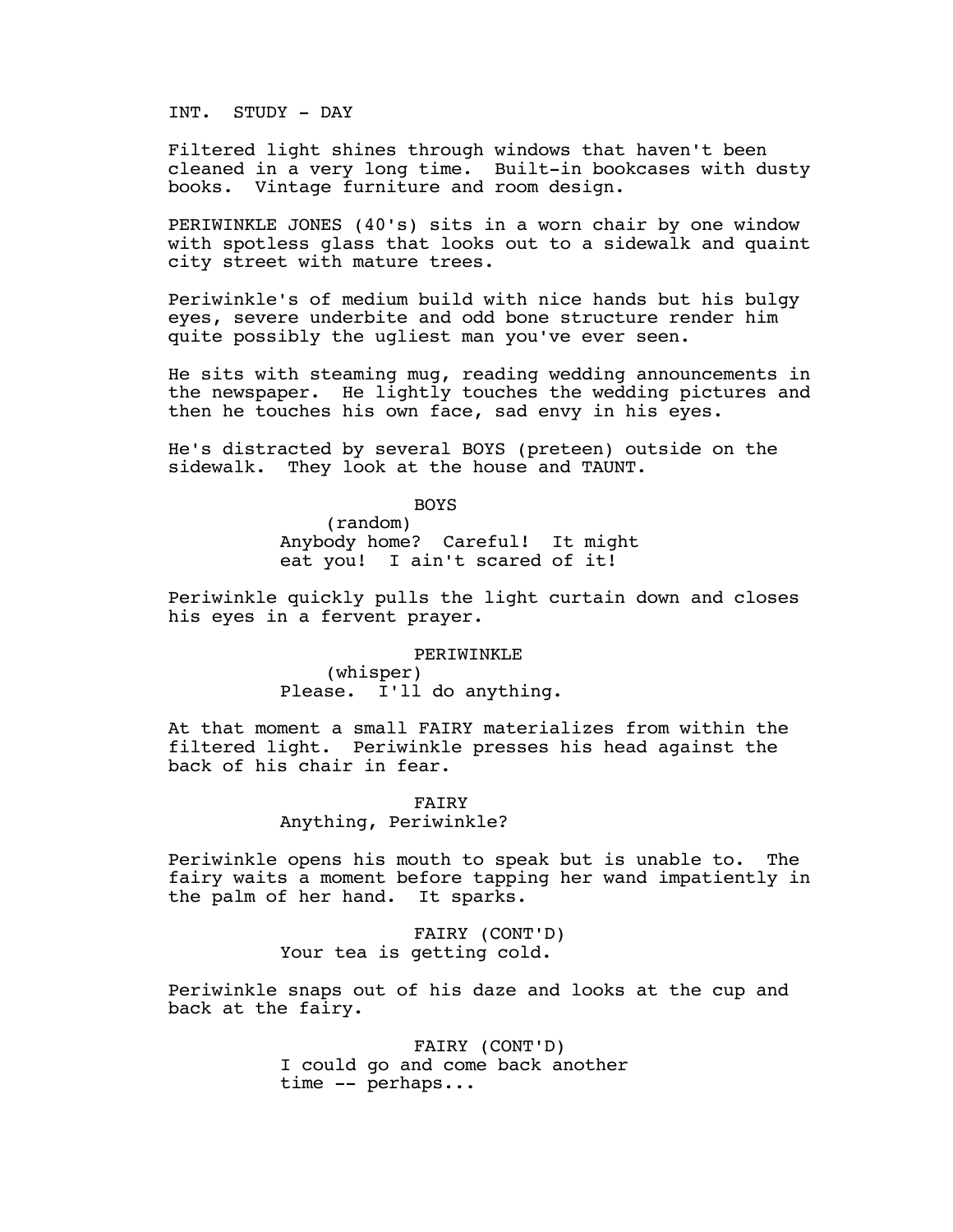PERIWINKLE (squeaks) ...Don't leave. Help me.

She smiles and flits up to his face. He lowers his head as if to hide. She lifts his chin up.

FAIRY

Smile.

PERIWINKLE It's been so long...

FAIRY Come on, now. I'm about to change your life.

Periwinkle musters up a weak smile.

FAIRY (CONT'D) See? Not so bad. Yes, I know just what to do with you.

PERIWINKLE Will it -- hurt?

FAIRY It shouldn't, dear.

She prepares her wand and Periwinkle watches it with great anticipation. She halts.

> FAIRY (CONT'D) You should know...I'll return to you in three days at which point you must decide whether of not to keep my gift.

He nods understanding and the fairy touches her wand in between his eyes. His form is enveloped within a glowing, sparking light and he appears to shrink.

EXT. BUSY FLEA MARKET - BOOTH - DAY

Next to a booth with knick-knacks is a box of puppies. They're cute and furry and only one RUNT PUPPY looks nothing like the others.

He's very small with big bulgy eyes and a severe underbite. Quite possibly the ugliest dog you've ever seen.

EMILY (6) runs up to the box of puppies with a grin. She pets them and picks up the runt puppy.